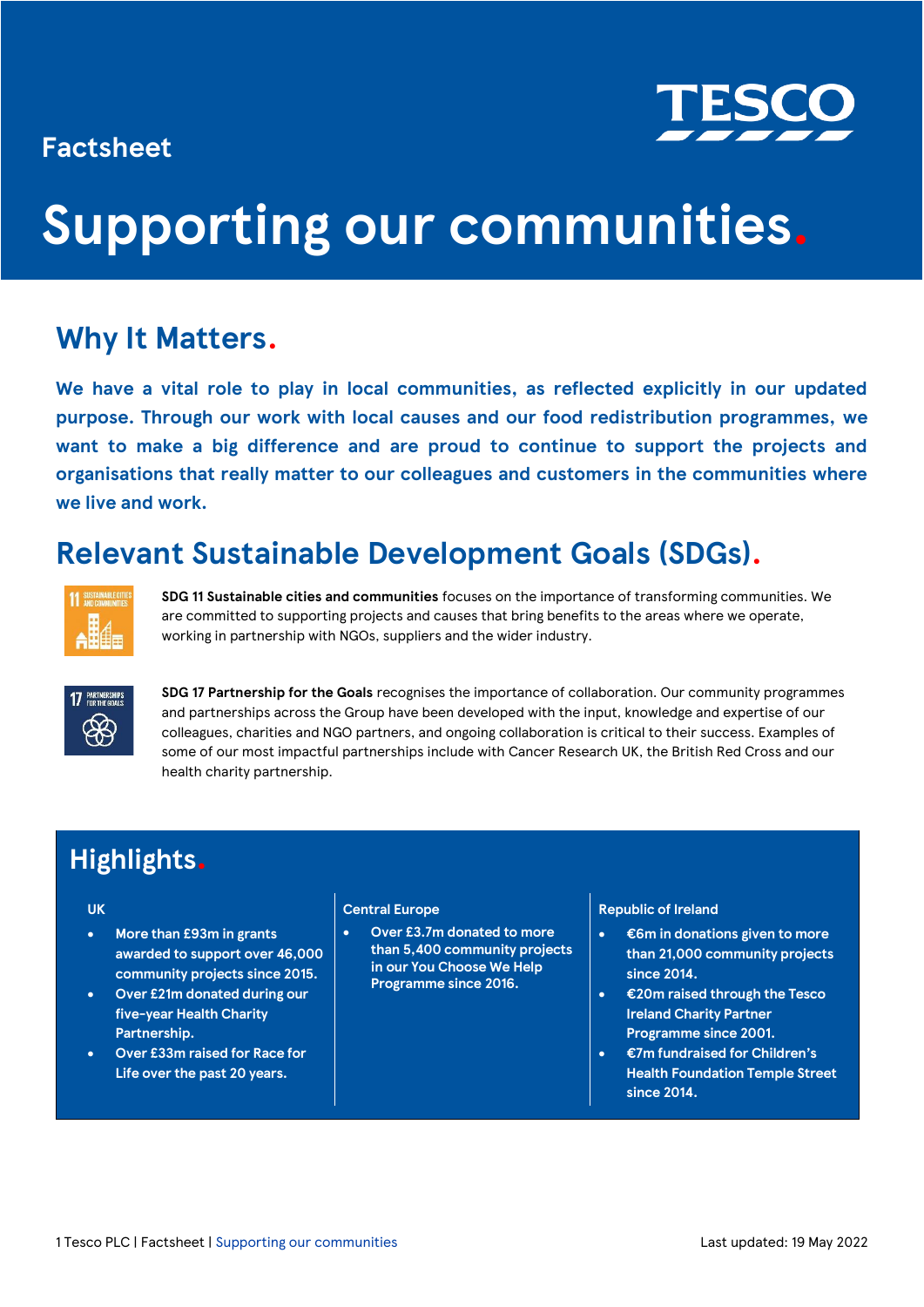### **Our Approach.**

**Community is central to our new purpose. It is at the heart of what we do, where we live and how we shop. Given our reach across towns, regions and countries, we are proud to work with a wide range of national and local organisations to deliver impactful schemes and responsive programmes to benefit the communities we serve. We use the power of these relationships and insight from our customers and colleagues to identify clear opportunities where we can help tackle social and environmental challenges and work in partnership to address them. This includes food donations and redistribution to support families and community organisations.** 

In 2021, Public First, an independent consultancy, produced the [Tesco economic and social impact](https://www.tescoplc.com/media/757906/tesco_impact_report.pdf) report that sets out the different ways Tesco's economic and social impacts are helping businesses and communities across the UK. The report found that Tesco stores are more than just places where people buy food: they are critical local hubs, providing essential community services such as ATMs, pharmacies, opticians and Post Offices across the UK.

### **Community grant programmes**

Our Tesco Community Grants provide much needed financial support to smaller community groups that matter to our colleagues and customers. Through programmes in the UK, Ireland and Central Europe, we fund a wide variety of projects that our customers vote for in store. Examples of grants can range from providing sports equipment and play areas for local groups, to counselling and support services.

### **UK: Tesco Community Grants**

Our Tesco Community Grant scheme (previously Bags of Help) provides funding for local projects across the UK. To date, we have awarded over £93m in grants to over 46,000 community projects since launching in October 2015. Here's how it works:

- **Charities, community groups and not for profit organisations can apply for one of our grants** through our charity partner Groundwork.

- **Eligible projects are put forward to shortlisting panels** where Groundwork and Tesco colleagues select the projects that will go through to a customer vote.
- **Every three months customers and colleagues can vote** with a blue token for the project that they would like to receive funding in their local community.

**Read more about our Community Grants [here.](https://www.tescoplc.com/sustainability/taking-action/community/community-grants/)**

### **Republic of Ireland: Community Fund**

Since 2014, the Community Fund initiative in Ireland has donated €6m to support more than 21,000 local community projects countrywide including schools, animal shelters, sports groups, elderly care centres, health organisations and many more.

- Customers can nominate local causes they wish to receive a donation from the Community Fund and vote in store with a recyclable blue token to show their support.
- **Each Tesco store donates up to €2,000** between three local good causes in its community every twelve weeks.

**Read about our Ireland Community Fund**   $\Box$ **[here.](https://tescoireland.ie/sustainability/places/community-fund/)**

### **Central Europe: You Choose, We Help**

Our You Choose, We Help programme in Central Europe enables customers to vote for local projects that benefit their community to receive a grant from Tesco to support their work. Since 2016 our customers cast over 80 million votes to choose their favourite community project. The scheme, the largest of its kind in the region, has reached more than 5,400 community groups across Central Europe since 2016.

- Local organisations are invited to submit proposals for their projects.
- Projects are shortlisted and customers can vote in store.

**Read more about our You Choose, We Help programme [here.](https://www.tescoplc.com/sustainability/taking-action/community/community-grants/)**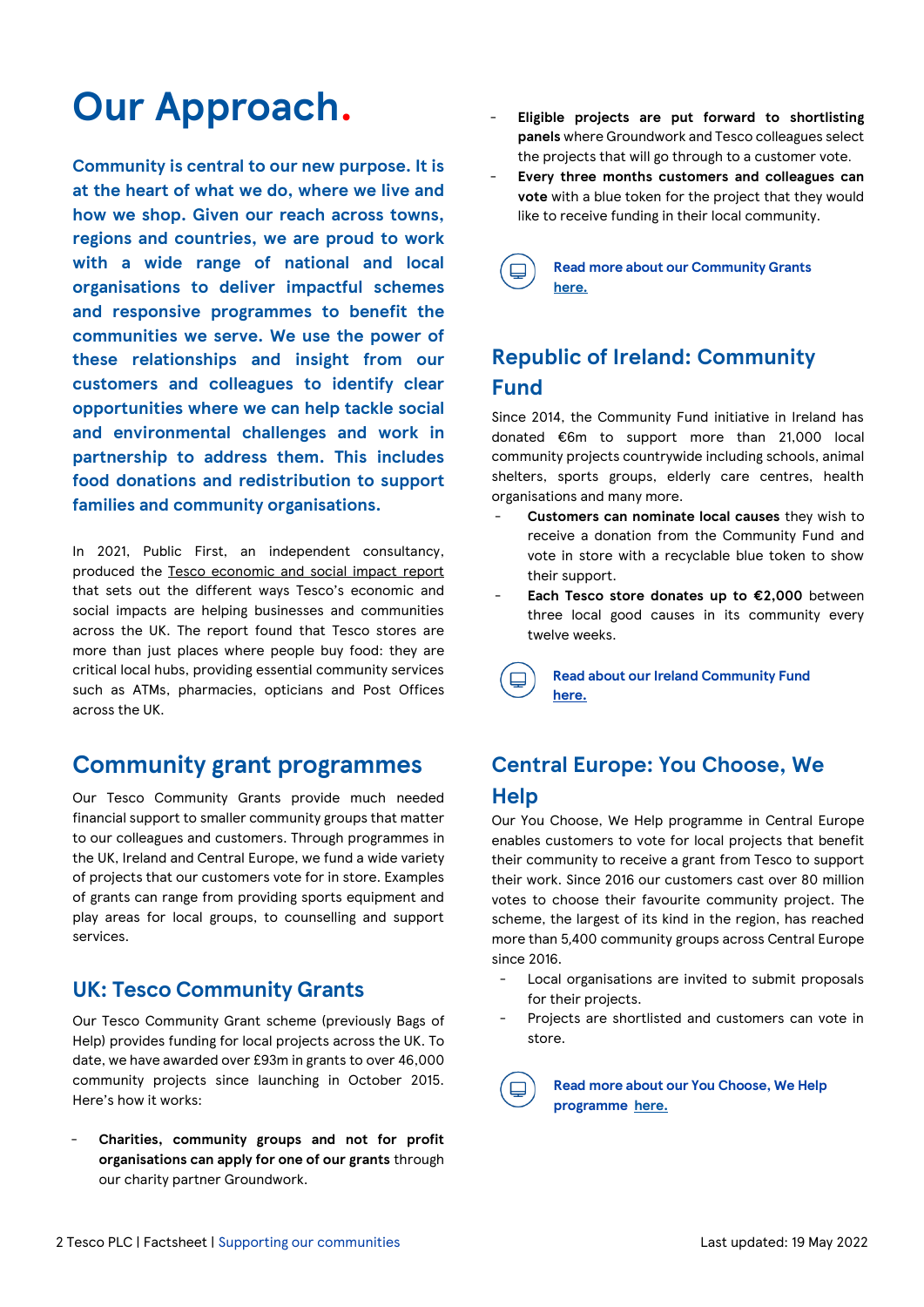### **Working in partnership.**

We work with charities and organisations whose vision matches ours as we strive to make a big difference. We raise funds through a combination of corporate giving as well as colleague and customer fundraising to donate millions to charitable causes and community projects. Alongside our fundraising and donations, we also work with our charity partners on key strategic initiatives. Our largest beneficiaries include:

- [Health Charity Partnership:](https://www.tescoplc.com/sustainability/taking-action/community/charity-partnerships/health-charity-partnerships/) Our 'Helping you to live healthier' partnership with Cancer Research [UK,](https://www.cancerresearchuk.org/) [British Heart Foundation](https://www.bhf.org.uk/) and [Diabetes UK](https://www.diabetes.org.uk/) aims to inspire colleagues, customers and families to make healthier food choices to reduce disease and live longer. We run several initiatives throughout the year to enable customer and colleague involvement. In 2021/22 we held two fundraising appeals across all our UK stores where customers were able to round up their shop to the nearest £1. Over the 13-day in-store appeal on both occasions, customer donations totalled over £1.8m.
- Cancer Research UK: We have partnered with Cancer Research UK on Race for Life for the past 20 years to raise money for vital research into over 200 types of cancer, contributing over £33m since 2002.
- **British Red Cross:** Since 1997, we have donated over £15m to support their work in providing vital support for emergencies in the UK and humanitarian aid overseas.
- **Children's Health Foundation Temple Street:** The Tesco Ireland Charity Partner Programme has raised over €20m for charities in Ireland since 2001, with the Children's Health Foundation Temple Street its chosen charity partner since 2014. To date, we have raised over €7m to fund the purchase of vital medical equipment.

Alongside our fundraising and donations, we also work with our charity partners on strategic initiatives, including our four-year partnership with **[WWF](https://www.tescoplc.com/sustainability/taking-action/environment/wwf/)** which aims to halve the environmental impact of the average UK shopping basket.

> **Read more about our charity partnership[s here.](https://www.tescoplc.com/sustainability/taking-action/community/charity-partnerships/health-charity-partnerships/)**

### **Supporting communities through food redistribution.**

Good food should never go to waste and we're committed to getting good food to those who need it, when they need it most. In line with our efforts to combat food waste, we have redistributed over 140 million meals in the UK to those that need it most with the help from our partners FareShare, Trussell Trust, FoodCloud and OLIO. We support communities through food redistribution in a number of ways:

- Customer food collections: Our customers in the UK, ROI and Central Europe can donate long life food to charity through our annual food collections.
- [Stronger Starts Programme:](https://tescoireland.ie/sustainability/places/stronger-starts/) In November 2021, Tesco Ireland launched a new [pilot programme](https://tescoireland.ie/news/2022/tesco-to-pilot-stronger-starts-programme-for-school-children-and-their-families-nationwide/) that will provide thousands of meals to feed children and families experiencing food insecurity. The programme is in partnership with the Good Grub Initiative, an Irish not-for-profit that distributes food for families through the DEIS school network. In May 2022, we [announced an](https://tescoireland.ie/news/2022/tesco-to-provide-one-million-meals-to-school-children-and-their-families-nationwide-through-expanded-stronger-starts-programme/) expansion of the Stronger Starts programme, aiming to provide one million free, healthy nutritious meals to primary school children and their families by May 2023.
- **Buy One to Help a Child:** In March 2022, we launched our second [Buy One to Help a Child](https://www.tescoplc.com/news/2022/sales-of-fruit-and-veg-will-fund-meals-for-children-in-tesco-s-buy-one-to-help-a-child-campaign/) event where we provided a donation when customers purchased healthy fruit and vegetables in store or online during the campaign. The cash donated - £2.03m - enables our food redistribution charity partner FareShare to help thousands of children's charities across the UK who rely on regular donations to help families and young people in communities get the food and help they need. Through our first Buy One to Help a Child campaign, which ran in August 2021 over a three-week period, FareShare received the equivalent of over three million meals' worth of food, which was redistributed to charities and community groups working with children.

**Read more in our food waste and redistribution factshee[t here.](https://www.tescoplc.com/media/759013/food-waste-and-redistribution-factsheet.pdf)**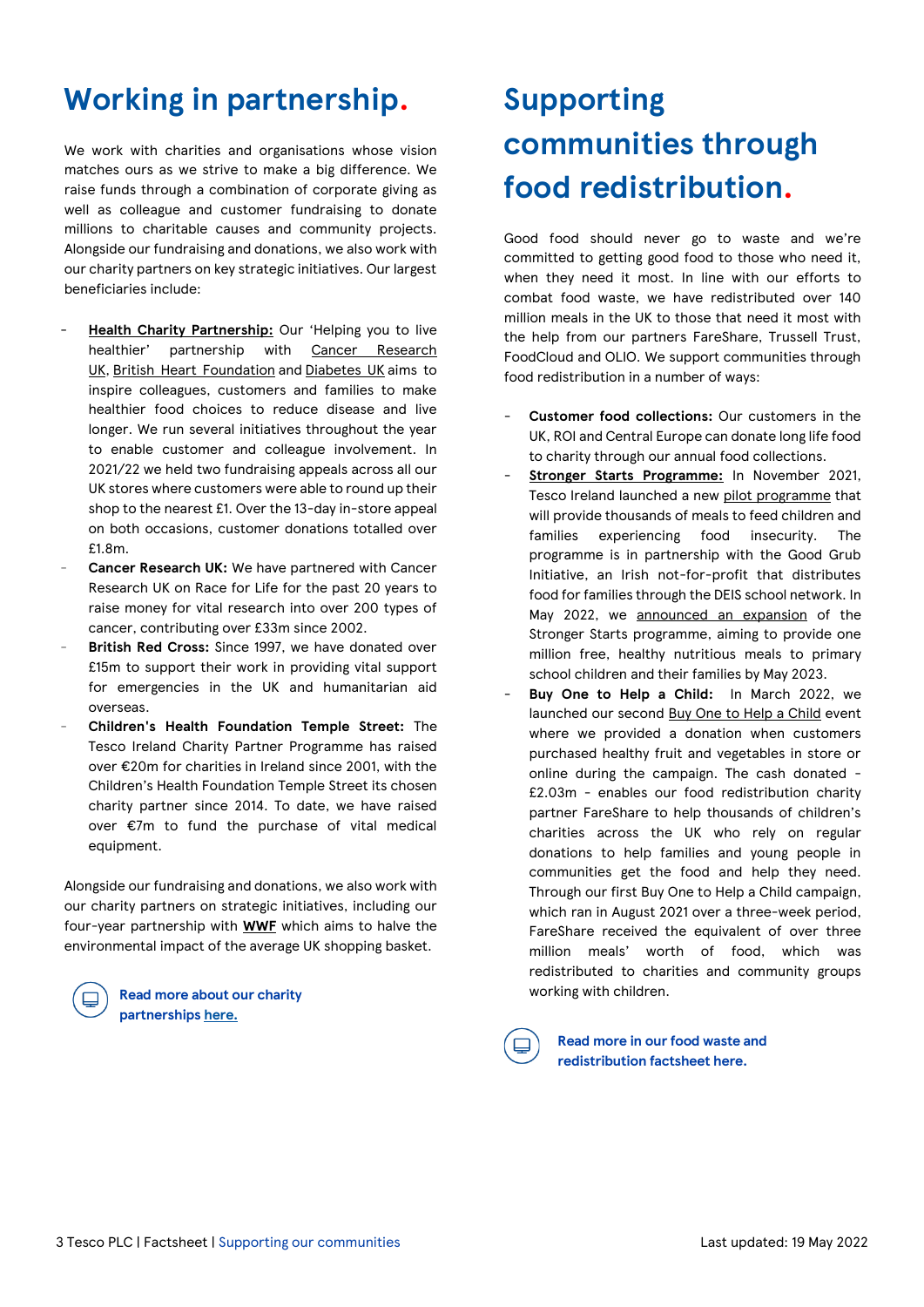### **Supporting those affected by the war in Ukraine.**

We are committed to supporting humanitarian relief efforts through our partnerships with the Red Cross, food banks and other relief organisations.

In response to the Ukraine crisis, combining our own donations and matching those of customers, we have raised almost £4m across the Group to support the vital work of the Red Cross, as well as more than £500,000 for humanitarian organisations in Central Europe as of April 2022. Here are just a few examples of how we have supported across our markets:

#### **Central Europe**

Our colleagues in Central Europe have worked alongside the Red Cross and other humanitarian organisations in Hungary, Slovakia and the Czech Republic to help in very practical ways, donating food, clothing and hygiene items for refugees, as well as offering logistical support and

helping to move supplies at the Ukrainian border. For example, we sourced over 1,000 pallets of food and clothing which was supplied to humanitarian organisations in the first 7 weeks of the crisis.

We have created job opportunities in Central Europe and supported applications from Ukrainian refugees with language translation tools.

### **Awards and Benchmarks.**

### **2021 Most Admired Corporate-NGO Partnership - C&E**

We were named joint winners for our Health Charity Partnership with British Heart Foundation, Cancer Research UK and Diabetes UK. Since 2018 we have been working to help our customers and colleagues make sustainable lifestyle changes and adopt healthy habits.

# business & society

### **Performance.**

| <b>Group data</b>                                                                              |                                                 |         |         |         |         |
|------------------------------------------------------------------------------------------------|-------------------------------------------------|---------|---------|---------|---------|
| <b>Commitment</b>                                                                              | <b>KPIs</b>                                     | 2018/19 | 2019/20 | 2020/21 | 2021/22 |
| Support the projects and<br>causes that matter to the<br>local communities where<br>we operate | Corporate giving (£)                            | £83.1m  | £73.9m  | £109.2m | £89.2m  |
|                                                                                                | Number of local projects<br>or causes supported | 25,848  | 17,406  | 23.192  | 18.043  |

2020/21 was an exceptional year as a result of COVID-19 and our corporate giving and support to local projects and charities increased significantly as a result.

#### **UK & ROI**

- In the UK, customers have been given the opportunity to donate their Clubcard vouchers to help support Red Cross Ukraine Crisis Appeal.
- In the UK, over £1.5m has been raised through customer round up at checkouts.
- In ROI, we matched customer fundraising with over €500,000 given to the Irish Red Cross Ukraine Crisis Appeal.
- In the UK & ROI, Tesco Mobile calls to the Ukraine have been made free for those trying to reach friends and loved ones.
- Tesco Bank has removed all send fees, so customers can send money direct to a bank account for free using Moneygram at Tesco's International Money Transfer service.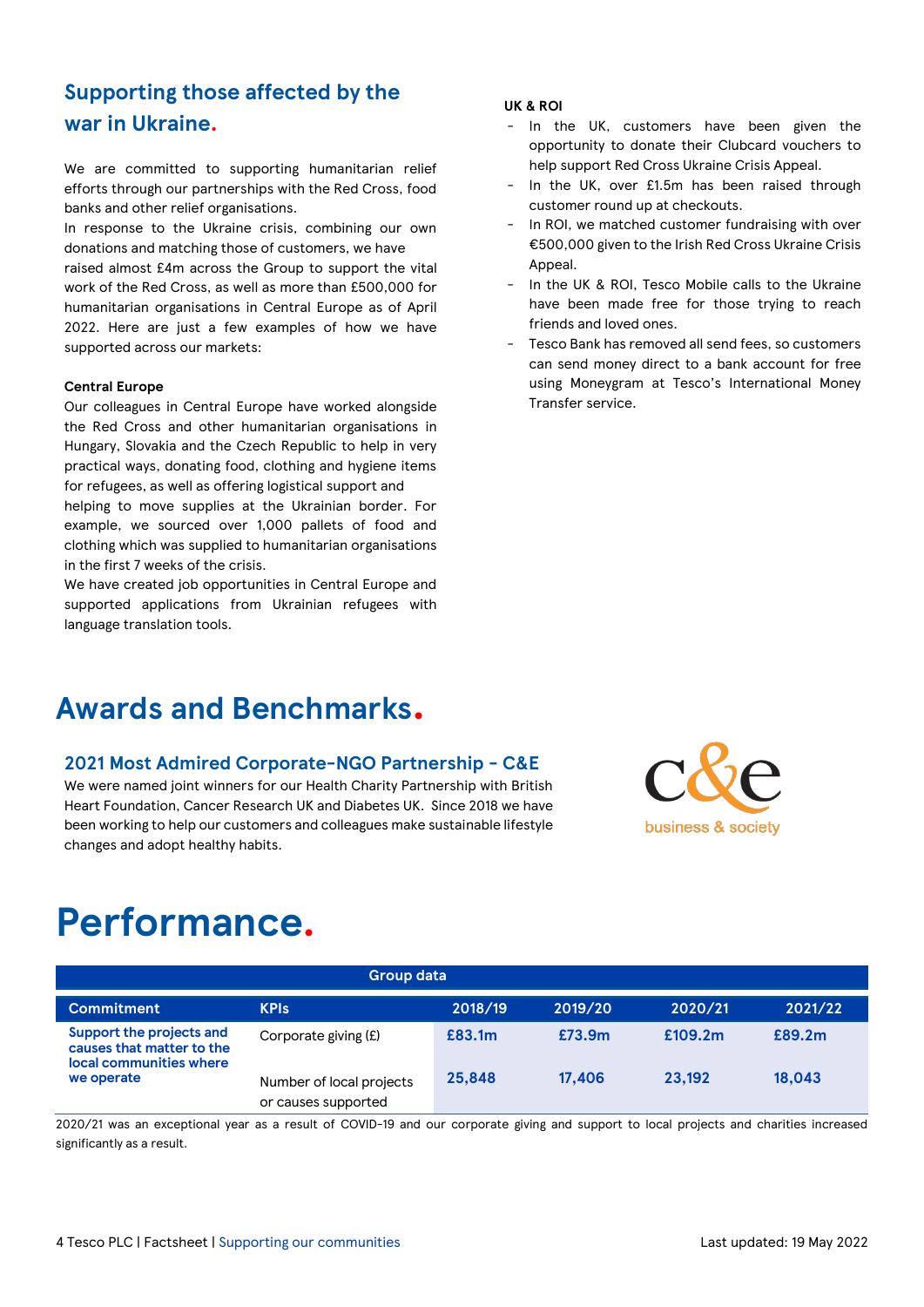### **Methodologies.**

### **How we measure our progress**

To track our progress in making a positive difference to the local communities where we operate, our KPIs track our total corporate giving and the number of local projects supported. A brief description of both can be found below.

#### **Corporate giving (£)**

Defined using '£' corporate giving aggregates the direct financial contribution Tesco makes to support external community projects and charities. Here, "direct financial contribution" refers to cash donations, gifts in kind, time (e.g. volunteering in work hours) and management costs. This is collated and reported annually across all markets.

#### **Number of local projects or causes supported**

The breadth of charities, community groups and organisations which provide support to children and families such as food banks, breakfast clubs and holiday hunger groups are all included in this KPI. We also include the national organisations that are supported by local level community groups.

This year we are also asking our colleagues to nominate groups, charities or organisations that may be important to them as part of our Tesco Community Grant vote every three months.

Fundraising for these or other charities outside our main charity partners are recorded as part of our corporate giving figures

Support includes cash donations, food donations, gifts in kind and/or colleague volunteer time.

### **Looking ahead.**

We are committed to supporting causes that our colleagues and customers care about on a local and national level. We will continue to provide much needed financial support to smaller community groups through our community grants programmes and continue to work with our charity partners, helping to raise much needed funds for causes that matter.

### **Commitments and targets**

To help build stronger communities through food and support for other projects or causes that matter in the towns and cities where we operate.

### **Read more about our approach**

**More Information**

[Community grants \(UK\)](https://www.tescoplc.com/sustainability/taking-action/community/community-grants/tesco-community-grants/)

[Our community champions at our UK stores](https://www.tescoplc.com/media/756963/community-champion-list-feb-2021.pdf)

[Group charitable donations policy](https://www.tescoplc.com/sustainability/documents/policies/group-charitable-donations-policy/)

[Our charity partnerships](https://www.tescoplc.com/sustainability/taking-action/community/charity-partnerships/)

[Tesco Economic and Social Impact Report](https://www.tescoplc.com/media/757906/tesco_impact_report.pdf)